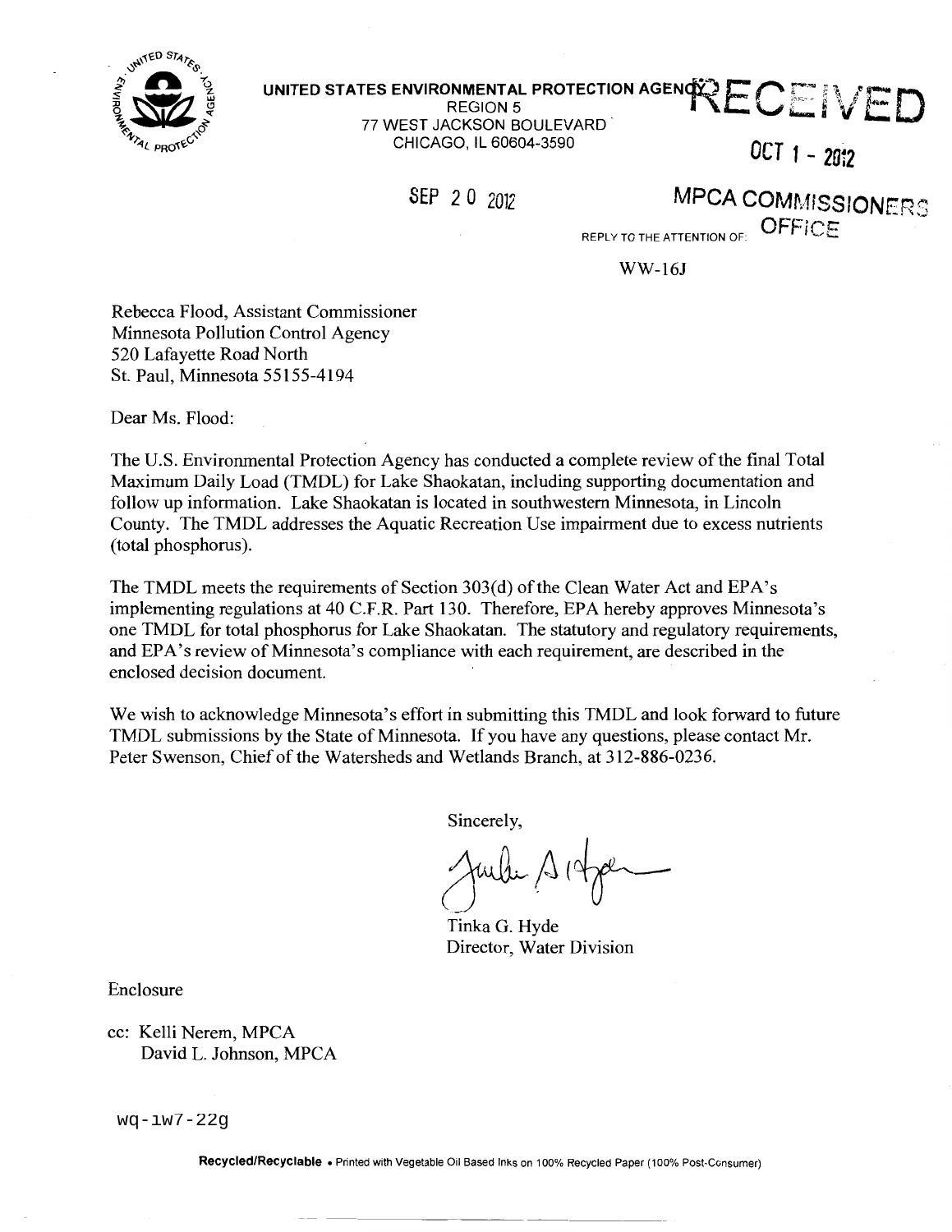# **TMDL:** Lake Shaokatan Nutrient TMDL, MN **Date:**

# **DECISION DOCUMENTFOR THE LAKE SHAOKATAN NUTRIENT TMDL, MN**

Section 303(d) of the Clean Water Act (CWA) and EPA's implementing regulations at 40 C.F.R. Part 130 describe the statutory and regulatory requirements for approvable TMDLs. Additional information is generally necessary for EPA to determine if a submitted TMDL fulfills the legal requirements for approval under Section 303(d) and EPA regulations, and should be included in the submittal package. Use of the verb "must" below denotes information that is required to be submitted because it relates to elements of the TMDL required by the CWA and by regulation. Use of the term "should" below denotes information that is generally necessary for EPA to determine if a submitted TMDL is approvable. These TMDL review guidelines are not themselves regulations. They are an attempt to summarize and provide guidance regarding currently effective statutory and regulatory requirements relating to TMDLs. Any differences between these guidelines and EPA's TMDL regulations should be resolved in favor of the regulations themselves.

# **1. Identification of Waterbody, Pollutant of Concern, Pollutant Sources, and Priority Ranking**

The TMDL submittal should identify the waterbody as it appears on the State's/Tribe's 303(d) list. The waterbody should be identified/georeferenced using the National Hydrography Dataset (NHD), and the TMDL should clearly identify the pollutant for which the TMDL is being established. In addition, the TMDL should identify the priority ranking of the waterbody and specify the link between the pollutant of concern and the water quality standard (see Section 2 below).

The TMDL submittal should include an identification of the point and nonpoint sources of the pollutant of concern, including location of the source(s) and the quantity of the loading, e.g., lbs/per day. The TMDL should provide the identification numbers of the NPDES permits within the waterbody. Where it is possible to separate natural background from nonpoint sources, the TMDL should include a description of the natural background. This information is necessary for EPA's review of the load and wasteload allocations, which are required by regulation.

The TMDL submittal should also contain a description of any important assumptions made in developing the TMDL, such as:

 $(1)$  the spatial extent of the watershed in which the impaired waterbody is located;

(2) the assumed distribution of land use in the watershed (e.g., urban, forested, agriculture);

(3) population characteristics, wildlife resources, and other relevant information affecting the characterization of the pollutant of concern and its allocation to sources;

(4) present and future growth trends, if taken into consideration in preparing the TMDL (e.g., the TMDL could include the design capacity of a wastewater treatment facility); and

Lake Shaokatan TMDL Final Decision document  $\mathbf{1}$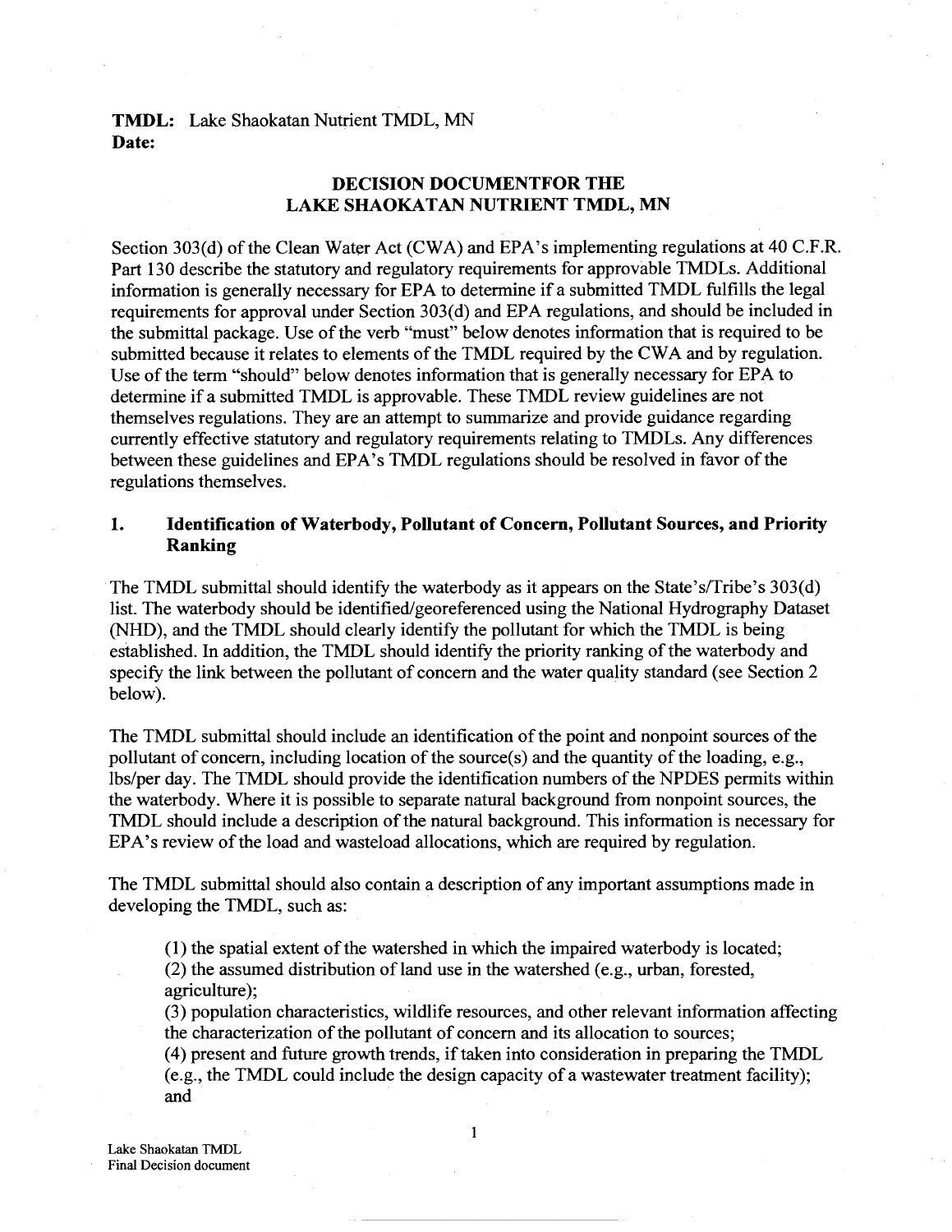(5) an explanation and analytical basis for expressing the TMDL through *surrogate measures,* if applicable. *Surrogate measures* are parameters such as percent fines and turbidity for sediment impairments; chlorophyll  $a$  and phosphorus loadings for excess algae; length of riparian buffer; or number of acres of best management practices.

#### Comment:

Lake Shaokatan is an impaired waterbody within the Yellow Medicine River Basin in southwest Minnesota. The Minnesota Pollution Control Agency (MPCA) placed the lake on the State of Minnesota 303(d) Impaired Waters List in 2002. Lake Shaokatan is listed as impaired due to excess nutrients resulting from high phosphorus concentrations (Table 1 below).

| Table 1. LaKe bhaokaian biatus on Mininesola 3 2010 JoJ(u) nst |         |            |                                                                               |                         |         |  |  |
|----------------------------------------------------------------|---------|------------|-------------------------------------------------------------------------------|-------------------------|---------|--|--|
|                                                                |         |            | Waterholy Name County Slate ID. I mpairments a real Politiant Designated Ise. |                         |         |  |  |
|                                                                |         |            |                                                                               |                         |         |  |  |
| Lake Shaokatan                                                 | Lincoln | 41-0089-00 | Nutrients/Eutrophication                                                      | Total                   | Aquatic |  |  |
|                                                                |         |            | <b>Biological Indicators</b>                                                  | Phosphorus   Recreation |         |  |  |

## Table 1. Lake Shaokatan Status on Minnesota's 2010 3

## *Location Description/Spatial Extent:*

Lake Shaokatan (ID 41-0089-00) is located in the Yellow Medicine River watershed in Lincoln County, Minnesota. Lake Shaokatan is 1000 acres in size, and the surrounding watershed is 8900 acres in size. The lake is the headwaters of the Yellow Medicine River, which in turn is a tributary to the Minnesota River (Section 2.2 of the TMDL). Several smaller tributaries drain into Lake Shaokatan. Outflow from Lake Shaokatan (the Yellow Medicine River) flows north approximately 40 miles into the Minnesota River. Lake Shaokatan has a maximum depth of 10 feet, and an average depth of 8 feet. The MPCA classified Lake Shaokatan as a shallow lake based upon the average depth of less than 15 feet. The watershed is located in the Northern Glaciated Plains Ecoregion (NGP).

#### *Population and Future Growth:*

Population in the watershed is small; no cities are located in the watershed, and population in the three surrounding townships is approximately 400. MPCA noted that there are 19 permanent residences on the lakeshore, and an additional 33 seasonal residences. The lake has two public boat launches, and a county park is located at one end of the lake. Population growth is not expected, and MPCA did not include a reserve capacity in the TMDL allocations (Section 6.4 of the TMDL).

#### *Land Use:*

Land use in the Lake Shaokatan watershed is comprised mainly of cropland ( 49%) and grassland/pasture (41%), with limited forest and farmsteads. MPCA noted that much of the grassland is enrolled in the Conservation Reserve Program, and could eventually revert to cropland if contracts expire (Section 2.2 of the TMDL).

*Problem Identification:* Lake Shaokatan was originally listed on the 2002 Minnesota 303(d) list for excessive nutrients (phosphorus). Lake Shaokatan is currently on the draft 2012 Minnesota 303(d) list for impaired aquatic recreation due to excessive nutrients. MPCA assessment of inlake water quality data from 1999 and 2001 indicated that Lake Shaokatan was impaired by excess nutrients (total phosphorus) and was not attaining its designated uses. Additional monitoring was performed in 2005 and summer total phosphorus (TP) values (June 1 through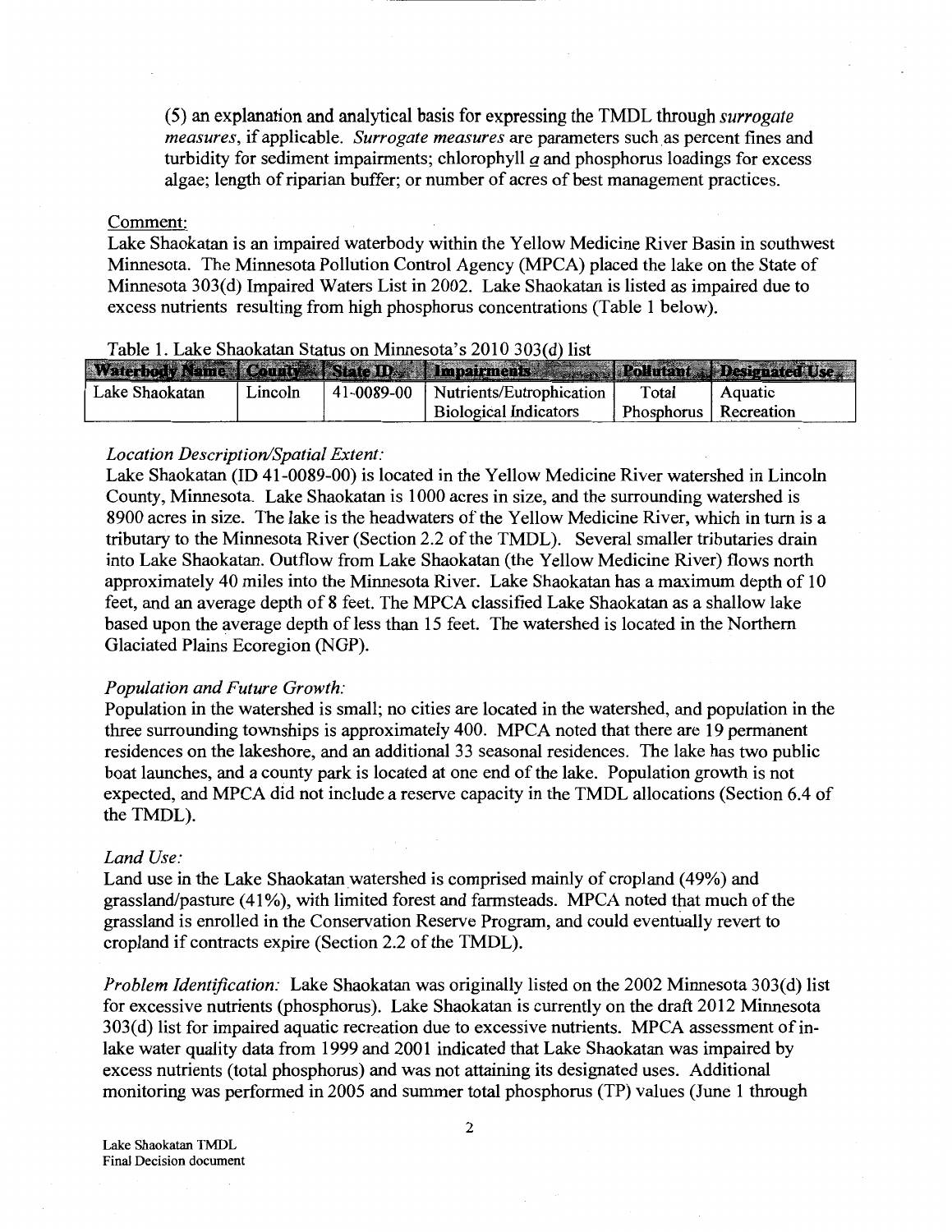September 30) were in the range of 40  $\mu$ g/L to 430  $\mu$ g/L and averaged 152  $\mu$ g/L. Chlorophyll-a (chl-a) concentrations ranged from 0.5  $\mu$ g/L to 81  $\mu$ g/L and averaged 48  $\mu$ g/L. Secchi depth transparencies averaged approximately 1.53 m with a range of  $0.38$  m to  $2.74$  m. The NGP ecoregion water quality standards (WQS) for shallow lakes are 90  $\mu$ g/L for total phosphorus, 30  $\mu$ g/L for chl-a, and not less than 0.7 m for Secchi depth.

While TP is an essential nutrient for aquatic life, elevated phosphorus levels can lead to nuisance algal blooms that negatively impact aquatic life and recreation (swimming, boating, fishing, etc.). Algal decomposition depletes oxygen levels which stresses benthic macroinvertebrates and fish. Excess algae can shade the water column which limits the distribution of aquatic vegetation. Aquatic vegetation stabilizes bottom sediments, and also is an important habitat for macroinvertebrates and fish. Furthermore, depletion of oxygen can cause phosphorus release from bottom sediments (i.e. internal loading).

Lake Shaokatan has been the site of numerous studies over the years, including Phase I and Phase II Clean Water Partnership studies in 1992 and 1993-1995, as well as a study update in 1996. The MPCA Intensive Lake Studies program monitored the lake in 1999 and 2001. The lake was included in a Shallow Lakes Trends Summary in 2003, and a study titled "Interrelationships Among Water Quality, Lake Morphometry, Rooted Plants and Related Factors for Selected Shallow Lakes of West-Central Minnesota- 2004". MPCA noted that all these reports indicate that Lake Shaokatan has been subject to water quality deterioration for many years (Section 2.1 of the TMDL).

*Priority Ranking:* The Lake Shaokatan watershed was given a priority ranking for TMDL development due to the impairment impacts on public health and aquatic life, the public value of the impaired water resource, the likelihood of completing the TMDL in an expedient manner, the inclusion of a strong base of existing data and the restorability of the water body, the technical capability and the willingness of local partners to assist with the TMDL, and the appropriate sequencing of TMDLs within a watershed or basin. Lake Shaokatan is a popular location for aquatic recreation. Water quality degradation has led to efforts to improve the overall water quality within the Lake Shaokatan watershed, and to the development of a TMDL.

*Pollutant of Concern:* The pollutant of concern is phosphorus.

#### *Source Identification (point and nonpoint sources):*

Point Source Identification: The potential point sources to the Lake Shaokatan watershed are:

National Pollutant Discharge Elimination Systems (NPDES) permitted facilities: There are no NPDES-permitted facilities within the Lake Shaokatan watershed.

Municipal Separate Storm Sewer System (MS4) communities: There are no MS4 communities within the Lake Shaokatan watershed.

Stormwater from construction activities: Phosphorus input via stormwater from construction activities may contribute a small amount of phosphorus loading to Lake Shaokatan. The Lake Shaokatan TMDL assumes that there will be phosphorus inputs from construction activities and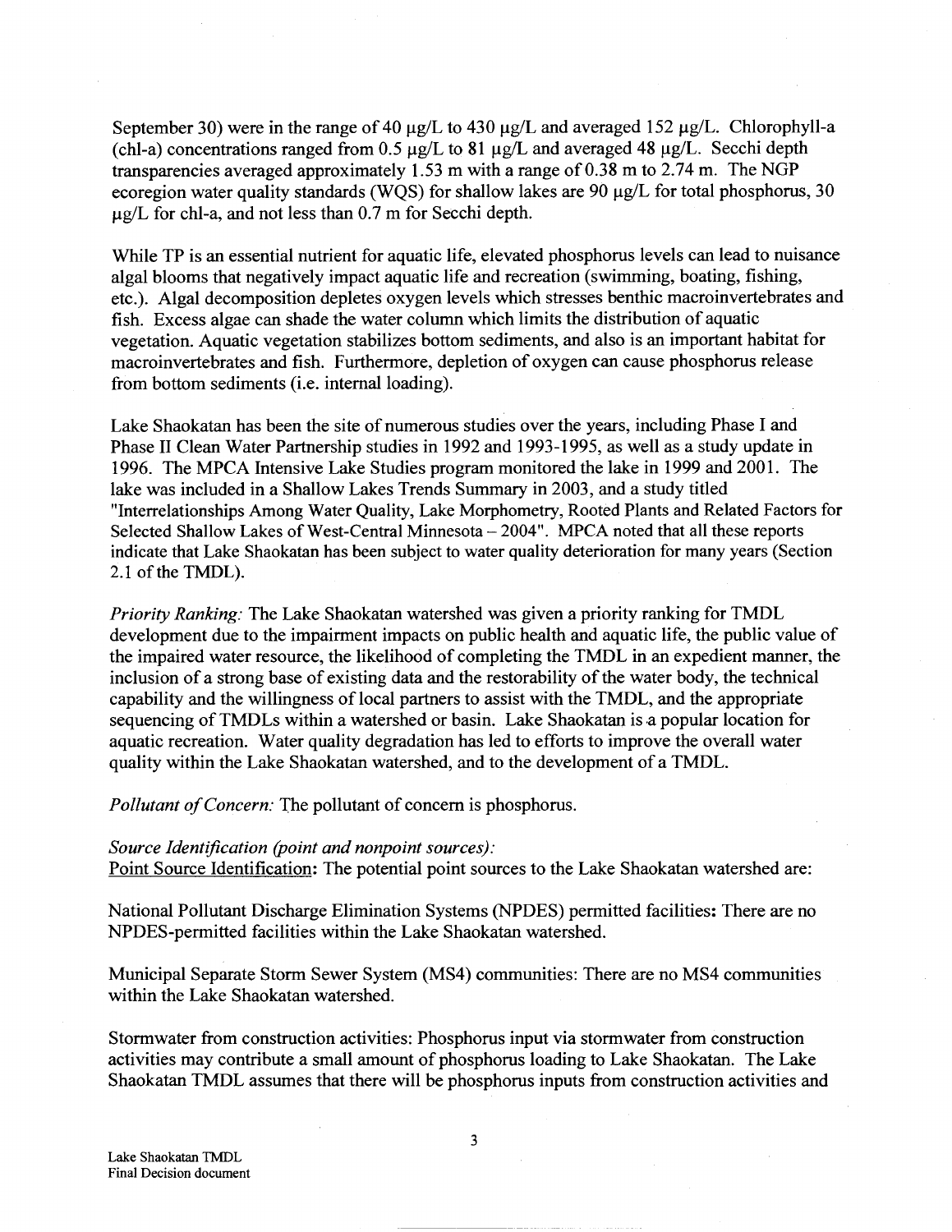therefore a wasteload allocation (WLA) was assigned to construction stormwater. Construction sites may contribute phosphorus via sediment runoff during stormwater events.

Concentrated Animal Feedlot Operations (CAFOs): There are eight animal feedlot operations within the Lake Shaokatan watershed. The MPCA estimates that these facilities have approximately 2,367 total animal units. Of those eight, one facility has greater than 1,000 animal units and is classified as a Concentrated Animal Feeding Operation (CAFO). By rule, CAFOs and other feedlots are generally not allowed to discharge to waters of the State (Minnesota Rule 7020.2003). Manure from these lots is spread on nearby fields and can be a source of phosphorus found in nonpoint-derived watershed runoff. However, runoff from manure spread onto fields in accordance with federal and state requirements is unregulated, and included in the watershed runoff portion of the load allocation (LA).

Nonpoint Source Identification: The potential nonpoint sources to Lake Shaokatan are:

Internal loading: The release of phosphorus from lake sediments, the release of phosphorus via physical disturbance from benthic fish (rough fish, ex. carp), the release of phosphorus from wind mixing the water column, and the release of phosphorus from decaying curly-leaf pondweed, may all contribute internal phosphorus loading to Lake Shaokatan.

Atmospheric deposition: Phosphorus may be added via particulate deposition. Particles from the atmosphere may fall onto lake surfaces or other surfaces within the Lake Shaokatan watershed. Phosphorus can be bound to these particles which may add to the phosphorus inputs to surface water environments.

Agricultural sources (pasture, cropland, and open lands): Phosphorus may be added via surface runoff from upland areas which are being used for Conservation Reserve Program (CRP) lands, grasslands, and agricultural lands used for growing hay and row crops such as com and soybeans. Stormwater runoff may contribute nutrients to surface waters from livestock manure, fertilizers, vegetation and erodible soils.

Livestock sources (animal feeding operations): Animal feeding operations (AFOs), which fall beneath the animal threshold limits to be given an NPDES permit, may nevertheless transport phosphorus to surface waters during storm events (via stormwater runoff). AFOs may transport phosphorus laden materials from feeding, holding and manure storage areas to surface waters.

Residential sources: Nutrients may be added via runoff from homes near Lake Shaokatan. Runoff from residential properties can include phosphorus derived from fertilizers, leaf and grass litter, pet wastes, and other sources of anthropogenic derived nutrients.

Inadequate Subsurface Sewage Treatment Systems (SSTS): Phosphorus may be added to Lake Shaokatan from failing septic systems. Age, construction and use of SSTS can vary throughout a watershed and influence the nutrient contribution from these systems. It is likely that those systems sited closer to the lake shore are more likely to contribute nutrients than those systems sited further away from the lake. Failing SSTS can discharge nutrients directly into surface waters by straight pipe connections (considered point sources) or by effluents leaching into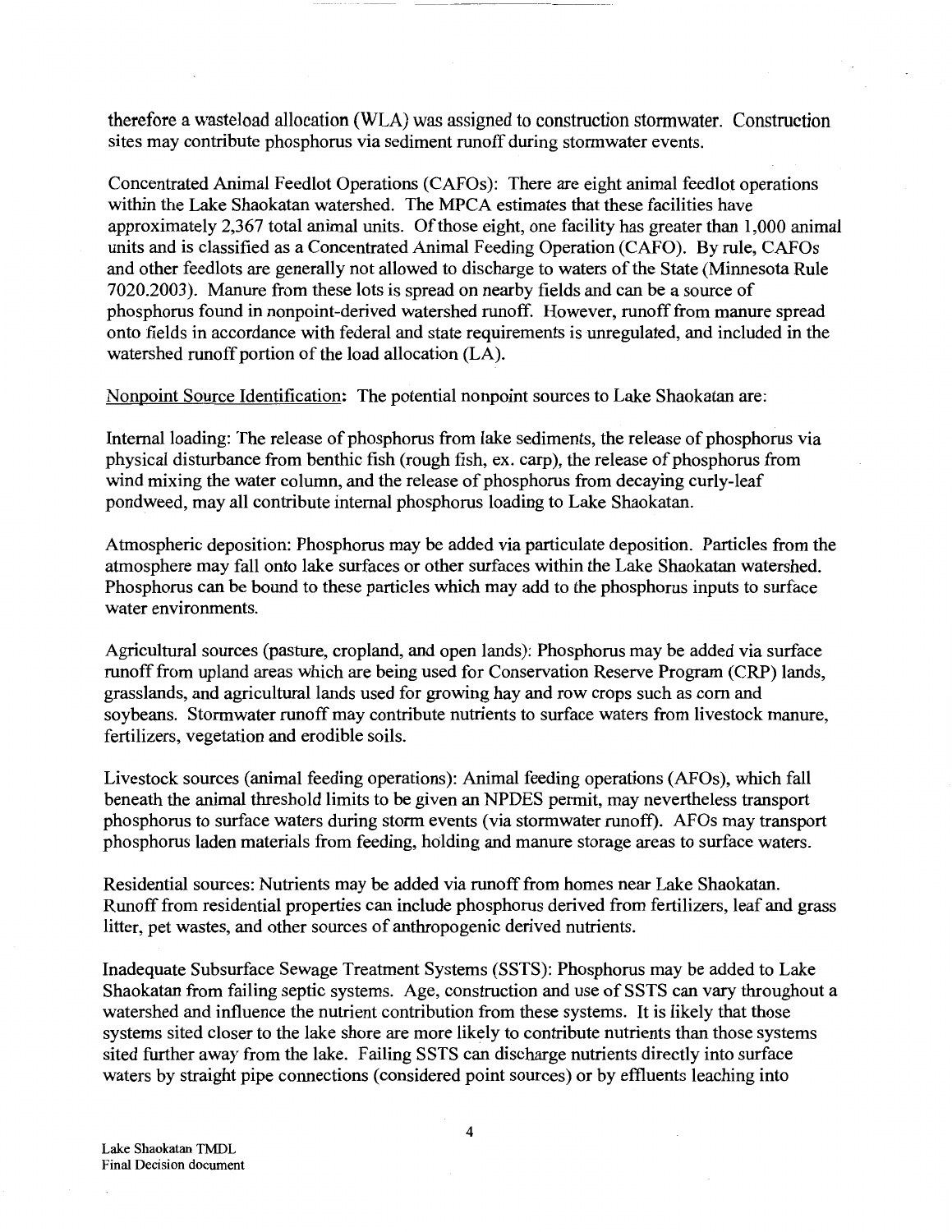groundwater or ponding at the surface where they can be washed into surface waters via stormwater runoff.

Forest Sources: Phosphorus may be added to surface waters via runoff from forested areas within the watershed. Runoff for forested areas may include debris from decomposing vegetation and organic soil particles. Wildlife can also contribute phosphorus to the lake.

*Future Growth:* Significant development is not expected in the Lake Shaokatan watershed. The land use within the watershed is primarily agricultural and according to the MPCA is expected to remain as agricultural for the foreseeable future. The WLA and LA for the Lake Shaokatan TMDL were calculated for all current and future sources. Any expansion of point or nonpoint sources will need to comply with the respective WLA and LA values calculated in the Lake Shaokatan TMDL.

The EPA finds that the TMDL document submitted by the MPCA satisfies the requirements of the first element.

# **2. Description of the Applicable Water Quality Standards and Numeric Water Quality Target**

The TMDL submittal must include a description of the applicable State/Tribal water quality standard, including the designated use(s) of the waterbody, the applicable numeric or narrative water quality criterion, and the antidegradation policy (40 C.F.R.  $\S$ 130.7(c)(1)). EPA needs this information to review the loading capacity determination, and load and wasteload allocations, which are required by regulation.

The TMDL submittal must identify a numeric water quality target(s) – a quantitative value used to measure whether or not the applicable water quality standard is attained. Generally, the pollutant of concern and the numeric water quality target are, respectively, the chemical causing the impairment and the numeric criteria for that chemical (e.g., chromium) contained in the water quality standard. The TMDL expresses the relationship between any necessary reduction of the pollutant of concern and the attainment of the numeric water quality target. Occasionally, the pollutant of concern is different from the pollutant that is the subject of the numeric water quality target (e.g., when the pollutant of concern is phosphorus and the numeric water quality target is expressed as Dissolved Oxygen (DO) criteria). In such cases, the TMDL submittal should explain the linkage between the pollutant of concern and the chosen numeric water quality target.

#### Comment:

#### **Designated** Uses:

Minnesota Rule Chapter 7050 designates uses for waters of the state. Lake Shaokatan is designated as Class 2B water for aquatic recreation use (boating, swimming, fishing, etc.). The Class 2 aquatic recreation designated use is described in Minnesota Rule 7050.0140 (3):

*"Aquatic life and recreation includes all waters of the state that support or may support fish, other aquatic life, bathing, boating, or other recreational purposes and for which quality control is or may be necessary to protect aquatic or terrestrial life or their habitats or the public health, safety, or welfare.* "

Lake Shaokatan TMDL Final Decision document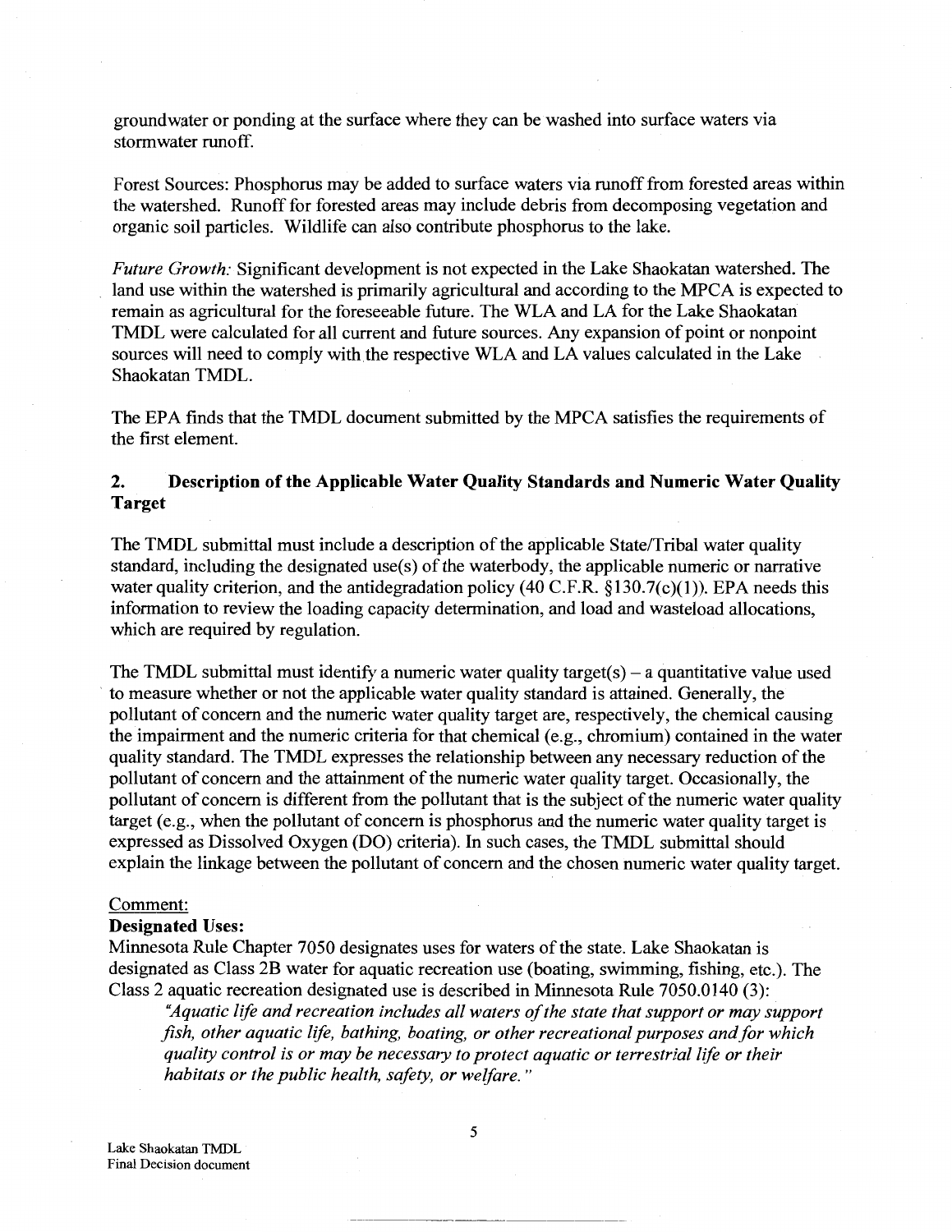## **Standards:**

*Narrative Criteria:* Minnesota Rule 7050.0150 (3) set forth narrative criteria for Class 2 waters of the State:

*"For all Class 2 waters, the aquatic habitat, which includes the waters of the state and stream bed, shall not be degraded in any material manner, there shall be no material increase in undesirable slime growths or aquatic plants, including algae, nor shall there be any significant increase in harmful pesticide or other residues in the waters, sediments, and aquatic flora and fauna; the normal fishery and lower aquatic biota upon which it is dependent and the use thereof shall not be seriously impaired or endangered, the species composition shall not be altered materially, and the propagation or migration of the fish and other biota normally present shall not be prevented or hindered by the discharge of any sewage, industrial waste, or other wastes to the waters.* "

*Numeric criteria:* Numeric criteria for total phosphorus, chl-a, and Secchi depth are set forth in Minnesota Rules 7050.0222. These three parameters are the eutrophication standards that must be achieved to attain aquatic recreation designated use. The numeric eutrophication standards that are applicable to Lake Shaokatan are those set forth for Class 2B shallow lakes in the NGP Ecoregion (Table 2 of this Decision Document). In developing the lake nutrient standards for Minnesota lakes, the MPCA evaluated data from a large cross-section of lakes within each of the State's ecoregions. Clear relationships were established between the causal factor, TP, and the response variables, chl-a and Secchi depth. Based on these relationships, TP loadings designed to meet the TP WQS of 90  $\mu$ g/L were determined to also result in attainment of chl-a and Secchi depth standards.

Table 2: Minnesota Eutrophication Criteria for shallow lakes within the Northern Glaciated Plains ecoregion

| Parameter                    | <b>Eutrophication Standard</b> |
|------------------------------|--------------------------------|
| Total Phosphorus $(\mu g/L)$ | TP < 90                        |
| Chlorophyll-a $(\mu g/L)$    | chl-a $<$ 30                   |
| Secchi Depth (m)             | Secchi depth $> 0.7$           |

*Target:* MPCA selected a target of 90  $\mu$ g/L of TP to develop the TMDL.

MPCA selected total phosphorus as the appropriate parameter to address eutrophication problems at Lake Shaokatan because of the interrelationships between TP and chl-a, as well as Secchi depth. Algal abundance is measured by chl-a, which is a pigment found in algal cells. As more phosphorus becomes available, algae growth can increase. Increased algae in the water column will decrease water clarity that is measured by Secchi depth.

The EPA finds that the TMDL document submitted by the MPCA satisfies the requirements of the second element.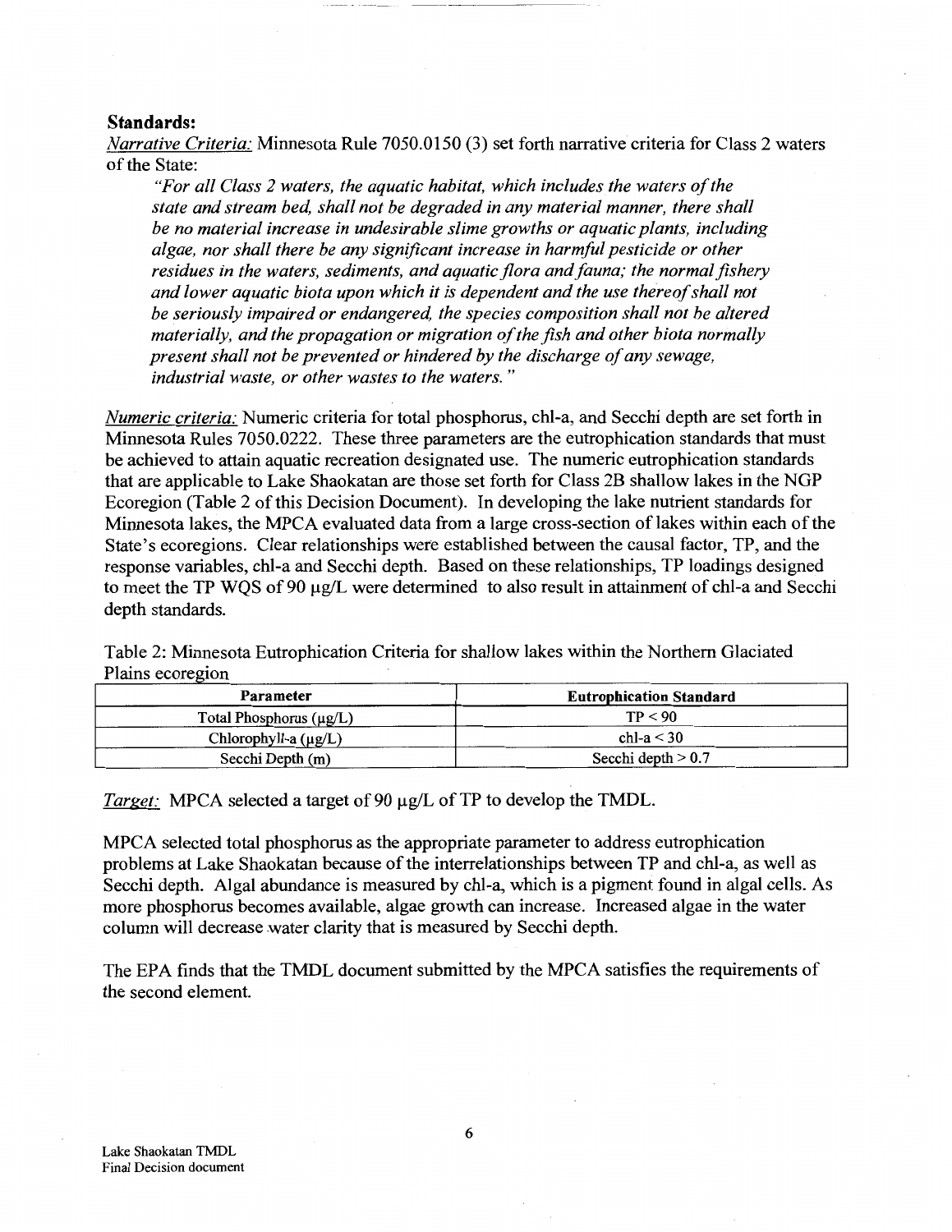## **3. Loading Capacity- Linking Water Quality and Pollutant Sources**

A TMDL must identify the loading capacity of a waterbody for the applicable pollutant. EPA regulations define loading capacity as the greatest amount of a pollutant that a water can receive without violating water quality standards (40 C.F.R. §130.2(f)).

The pollutant loadings may be expressed as either mass-per-time, toxicity or other appropriate measure (40 C.F.R. §130.2(i)). If the TMDL is expressed in terms other than a daily load, e.g., an annual load, the submittal should explain why it is appropriate to express the TMDL in the unit of measurement chosen. The TMDL submittal should describe the method used to establish the cause-and-effect relationship between the numeric target and the identified pollutant sources. In many instances, this method will be a water quality model.

The TMDL submittal should contain documentation supporting the TMDL analysis, including the basis for any assumptions; a discussion of strengths and weaknesses in the analytical process; and results from any water quality modeling. EPA needs this information to review the loading capacity determination, and load and wasteload allocations, which are required by regulation.

TMDLs must take into account *critical conditions* for steam flow, loading, and water quality parameters as part of the analysis of loading capacity (40 C.F.R.  $\S 130.7(c)(1)$ ). TMDLs should define applicable *critical conditions* and describe their approach to estimating both point and nonpoint source loadings under such *critical conditions.* In particular, the TMDL should discuss the approach used to compute and allocate nonpoint source loadings, e.g., meteorological conditions and land use distribution.

#### Comment:

The TP Loading Capacity for Lake Shaokatan is **4.21 kg/d.** 

The approach utilized by the MPCA to calculate the loading capacity for Lake Shaokatan is described in Section 6.0 of the final TMDL document. The MPCA first determined estimated phosphorus for each source type and then utilized the BATHTUB model to determine the TP concentration in the lake as a result of these loads.

To estimate nutrient loading within the Lake Shaokatan watershed, the MPCA calculated a hydrologic budget for the lake and then assigned nutrient inputs to different land use types within the Lake Shaokatan watershed via the estimated loading coefficients. Nutrient loading was investigated by individual subwatershed within the Lake Shaokatan watershed. MPCA also utilized previous watershed assessments from 1996 and 2001 and developed loads based upon an average year. MPCA estimated the TP contributions from various land uses and from internal loading, but noted that these are estimates only, and are not allocations.

The BATHTUB model was utilized to link phosphorus loads with in-lake water quality and to calculate a TP loading capacity value for Lake Shaokatan. BATHTUB has previously been used successfully in many lake studies in Minnesota. BATHTUB is a steady-state annual or seasonal model that predicts a lake's growing season (June  $1-$  September 30) average surface water quality. BATHTUB utilizes annual or seasonal time-scales which are appropriate because watershed TP loads are normally impacted by seasonal conditions.

Lake Shaokatan TMDL Final Decision document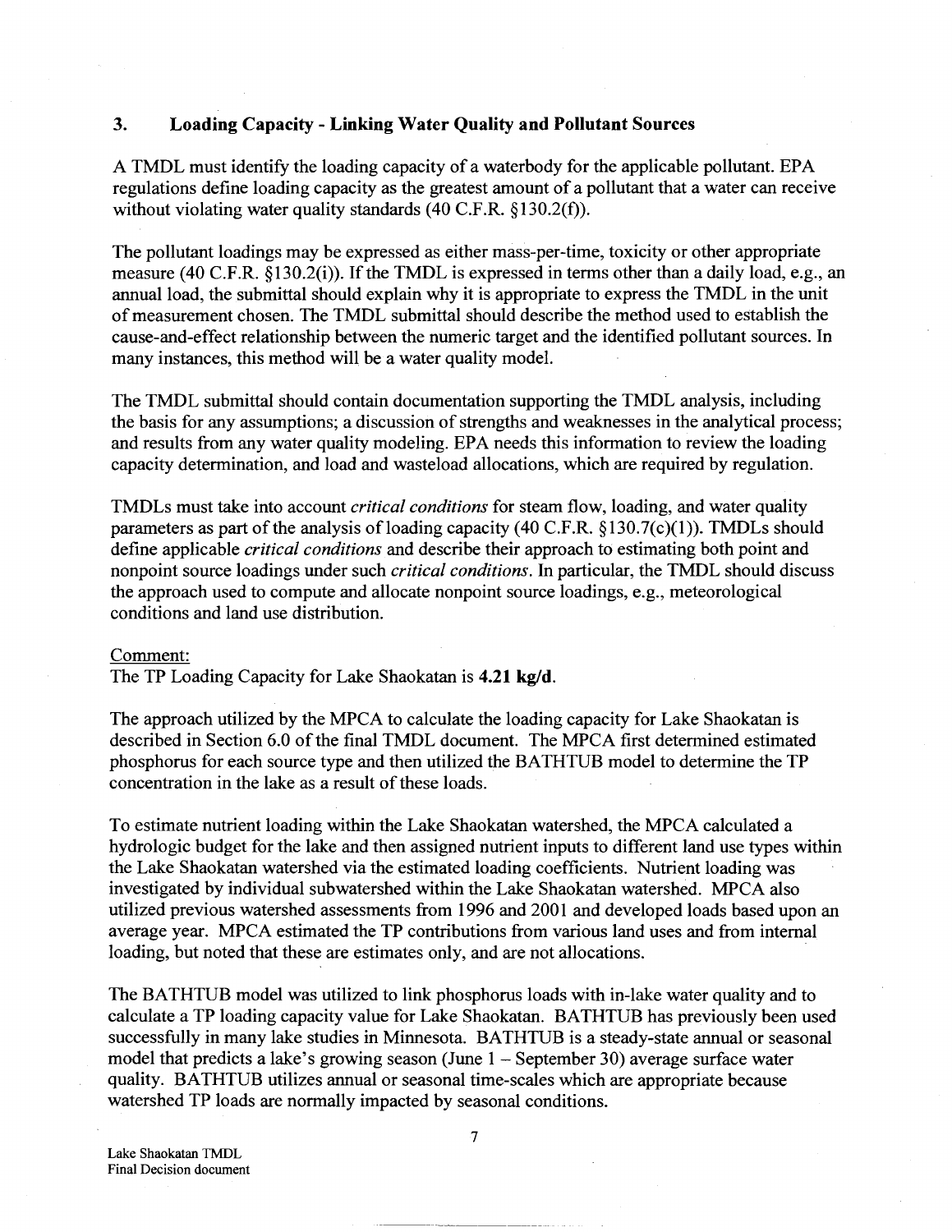BATHTUB has built-in statistical calculations which account for data variability and provide a means for estimating confidence in model predictions. BATHTUB employs a mass-balance TP model that accounts for water and TP inputs from tributaries, direct watershed runoff, the atmosphere, and sources internal to the lake; and outputs through the lake outlet, water loss via evaporation, and TP sedimentation and retention in the lake sediments. BATHTUB provides flexibility to tailor model inputs to specific lake morphometry, watershed characteristics and watershed inputs. The BATHTUB model also allows the MPCA to assess different impacts of changes in nutrient loading. BATHTUB allows choice among several different mass-balance TP models.

The pollutant sources were identified and estimated based on water quality monitoring data, flow data and modeling efforts. The loading capacity of the lake was determined through the use of BATHTUB and then allocated to the WLA and LA (Table 3 below). To determine the TP loading necessary to attain WQS, MPCA compared lake responses over multiple years to the corresponding TP loading to develop a response curve between in-lake TP concentrations and TP loads (Figure 17 of the TMDL). To account for Margin of Safety (MOS), MPCA lowered the target from the 90  $\mu$ g/L criteria to 81  $\mu$ g/L (a reduction of 10%). Based upon this response graph, MPCA determined the loading capacity needed to attain the TP target of 81  $\mu$ g/L as 1537 kg/yr (4.21 kg/d). The BATHTUB model was not used to determine the chl-a and Secchi depth; rather, MPCA relied upon the work done in determining the lake nutrient standards in Minnesota. As discussed in Section 2 of this Decision document, the MPCA evaluated data from a large cross-section of lakes within each of the State's ecoregions in developing the lake nutrient standards for Minnesota lakes. Clear relationships were established between the causal factor (TP) and the response variables (chl-a and Secchi depth). Based on these relationships, TP loadings designed to meet the TP WQS of 90  $\mu$ g/L (81  $\mu$ g/L with MOS) were determined to also result in attainment of chl-a and Secchi depth standards.

EPA supports the data analysis and modeling approach utilized by MPCA in its calculation of wasteload allocations, load allocations and the margin of safety. Additionally, EPA concurs with the loading capacity calculated by the MPCA in the Lake Shaokatan TMDL. Model selection and development are consistent with EPA guidance (Protocol for Developing Nutrient TMDLs, EPA, 1999; and Compendium of Tools for Watershed Assessment and TMDL Development, EPA, 1997) and the State has submitted sufficient documentation in the TMDL Report as discussed above, to demonstrate that the model is capable of reasonably simulating conditions in the watershed.

*Critical condition:* These calculations were based on the critical condition, the summer growing season, which is typically when the water quality in the lake is degraded and phosphorus loading impacts are the greatest. The MPCA believes that the loading capacities established by the TMDL will be protective of water quality during the remainder of the calendar year (October through May).

|                                                     | <b>TMDL</b><br>------           | <b>WLA</b><br>--------------<br>____ | LЛ<br>$      -$<br>________ |
|-----------------------------------------------------|---------------------------------|--------------------------------------|-----------------------------|
| __<br>$l \sim l \cdot m$<br>Annual<br>$\mathcal{L}$ | ______<br>_____<br>527<br>1 J J | 527<br>، ب. ب                        | 501<br>1921.09              |
| Daily<br>(kg/d)                                     | 4.21                            | 0.04<br>_____                        | 4.17                        |

Table 3 Lake Shaokatan TMDL Summary

Lake Shaokatan TMDL Final Decision document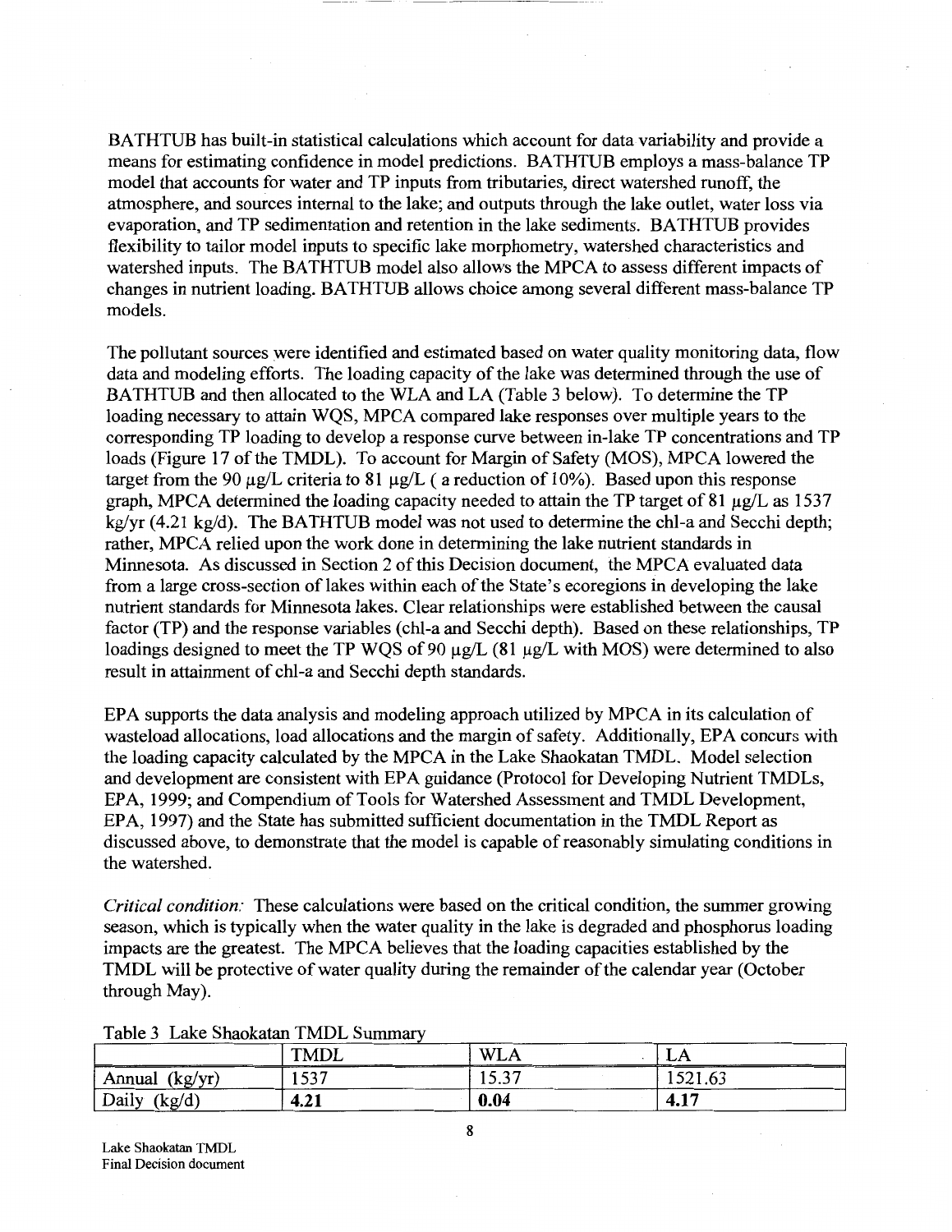EPA finds MPCA's approach for calculating the loading capacity to be reasonable and consistent with EPA guidance. The EPA finds that the TMDL document submitted by the MPCA satisfies the requirements of the third element.

## **4. Load Allocations (LA)**

EPA regulations require that a TMDL include LAs, which identify the portion of the loading capacity attributed to existing and future nonpoint sources and to natural background. Load allocations may range from reasonably accurate estimates to gross allotments (40 C.F.R.  $\S 130.2(g)$ ). Where possible, load allocations should be described separately for natural background and nonpoint sources.

## Comment:

The TP Load Allocation for Lake Shaokatan is **4.17 kg/d.** 

Load allocations are addressed in Section 6 of the final TMDL document. MPCA recognized the LA for the Lake Shaokatan TMDL as originating from a variety of nonpoint sources including atmospheric deposition, nonpoint source inputs from the Lake Shaokatan watershed, and internal loading sources (ex. lake sediments). The watershed nonpoint sources include TP inputs from agricultural nonpoint source runoff, and septic inputs. MPCA did not subdivide the LA into LAs for these source types. EPA finds the MPCA's approach for calculating the LA to be reasonable.

EPA finds MPCA's approach for calculating the load allocation to be reasonable and consistent with EPA guidance. The EPA finds that the TMDL document submitted by the MPCA satisfies the requirements of the fourth element.

## **5. Wasteload Allocations (WLAs)**

EPA regulations require that a TMDL include WLAs, which identify the portion of the loading capacity allocated to individual existing and future point source(s) (40 C.F.R. §130.2(h), 40  $C.F.R. §130.2(i)$ . In some cases, WLAs may cover more than one discharger, e.g., if the source is contained within a general permit.

The individual WLAs may take the form of uniform percentage reductions or individual mass based limitations for dischargers where it can be shown that this solution meets WQSs and does not result in localized impairments. These individual WLAs may be adjusted during the NPDES permitting process. If the WLAs are adjusted, the individual effluent limits for each permit issued to a discharger on the impaired water must be consistent with the assumptions and requirements of the adjusted WLAs in the TMDL. If the WLAs are not adjusted, effluent limits contained in the permit must be consistent with the individual WLAs specified in the TMDL. If a draft permit provides for a higher load for a discharger than the corresponding individual WLA in the TMDL, the State/Tribe must demonstrate that the total WLA in the TMDL will be achieved through reductions in the remaining individual WLAs and that localized impairments will not result. All permittees should be notified of any deviations from the initial individual WLAs contained in the TMDL. EPA does not require the establishment of a new TMDL to

9

~----~- - ----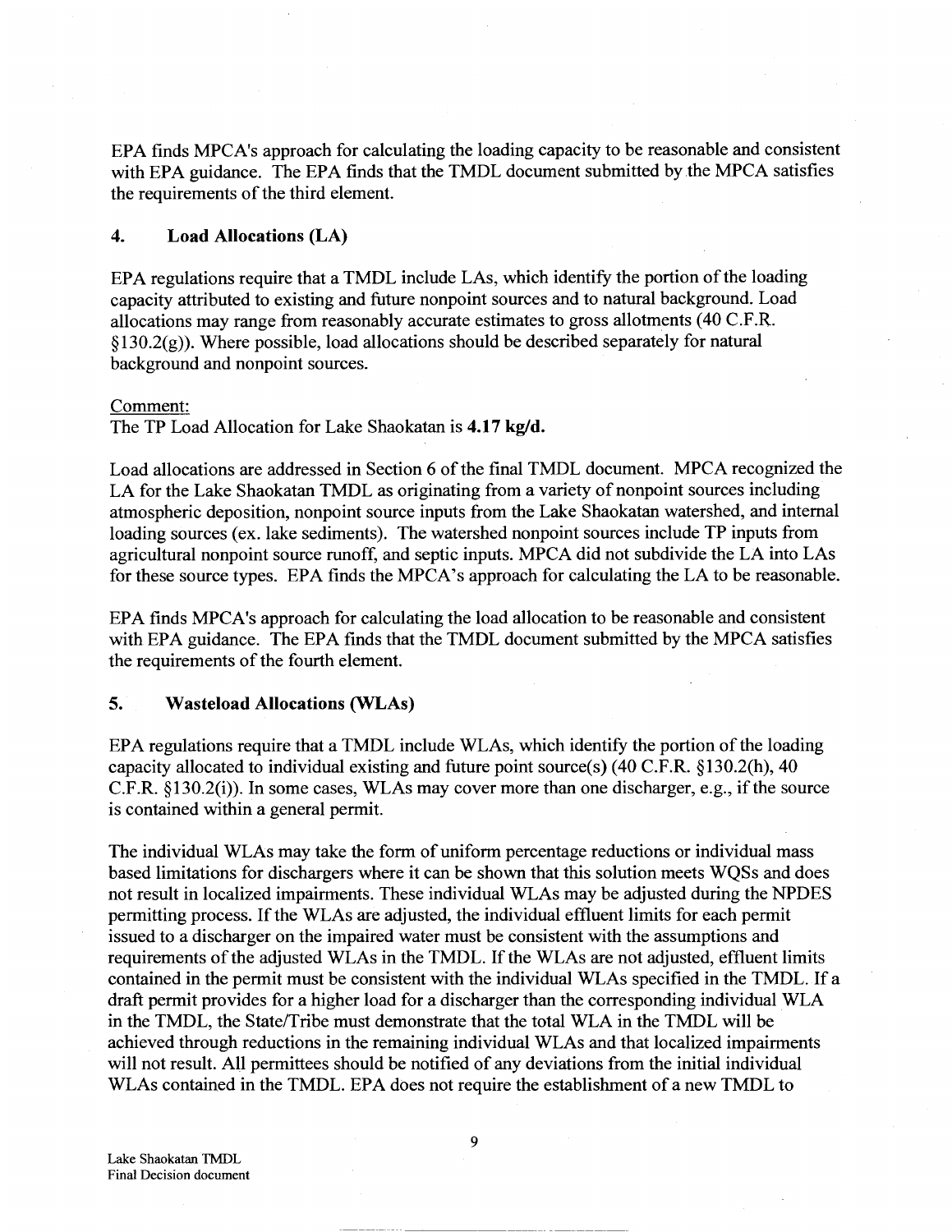reflect these revised allocations as long as the total WLA, as expressed in the TMDL, remains the same or decreases, and there is no reallocation between the total WLA and the total LA.

## Comment:

The TP Wasteload Allocation for Lake Shaokatan is **0.04 kg/d.** 

The only point sources in the Lake Shaokatan watershed are covered under general NPDES permits for construction sites. The WLA assigned to construction stormwater was 15.37 kg/yr of  $TP(0.04 \text{ kg/day})$ . This estimate was calculated based on the percentage of land under construction within the Lake Shaokatan watershed. MPCA reviewed active construction stormwater permits within the Lake Shaokatan watershed and determined that less than 1% of the watershed area was covered under a construction stormwater permit. To generate the WLA assigned to construction stormwater, the MPCA rounded the construction stormwater estimate up to 1% of the land area and applied this 1% estimate to the loading capacity (1537 kg/yr), which was approximately 15.37 kg/yr (0.04 kg/d). The rounding up to 1% also provided a small amount of reserve capacity for potential additional future development activities within the Lake Shaokatan watershed.

As part of this decision, EPA is clarifying a statement from Section 6.1 of the TMDL that states that construction stormwater activities are considered "in compliance" with the TMDL if they obtain a General Permit under the NPDES program, and remain in compliance with the permit. This decision does not address compliance with any NPDES permit or WLA. Compliance with any WLA or NPDES permit is a function of the appropriate NPDES program, and is not part of any TMDL approval.

MPCA found no MS4 permits within the Lake Shaokatan watershed. MPCA identified one CAFO in the watershed, Christensen Farms Site F068, ID #081-103230. CAFOs and other feedlots are generally not allowed to discharge to waters of the State (Minnesota Rule 7020.2003). CAFOs were assigned a WLA of zero (WLA = 0).

EPA finds MPCA's approach for calculating the wasteload allocation to be reasonable and consistent with EPA guidance. The EPA finds that the TMDL document submitted by the MPCA satisfies the requirements of the fifth element.

## **6. Margin of Safety (MOS)**

The statute and regulations require that a TMDL include a margin of safety (MOS) to account for any lack of knowledge concerning the relationship between load and wasteload allocations and water quality (CWA §303(d)(1)(C), 40 C.F.R. §130.7(c)(1)). EPA's 1991 TMDL Guidance explains that the MOS may be implicit, i.e., incorporated into the TMDL through conservative assumptions in the analysis, or explicit, i.e., expressed in the TMDL as loadings set aside for the MOS. If the MOS is implicit, the conservative assumptions in the analysis that account for the MOS must be described. If the MOS is explicit, the loading set aside for the MOS must be identified.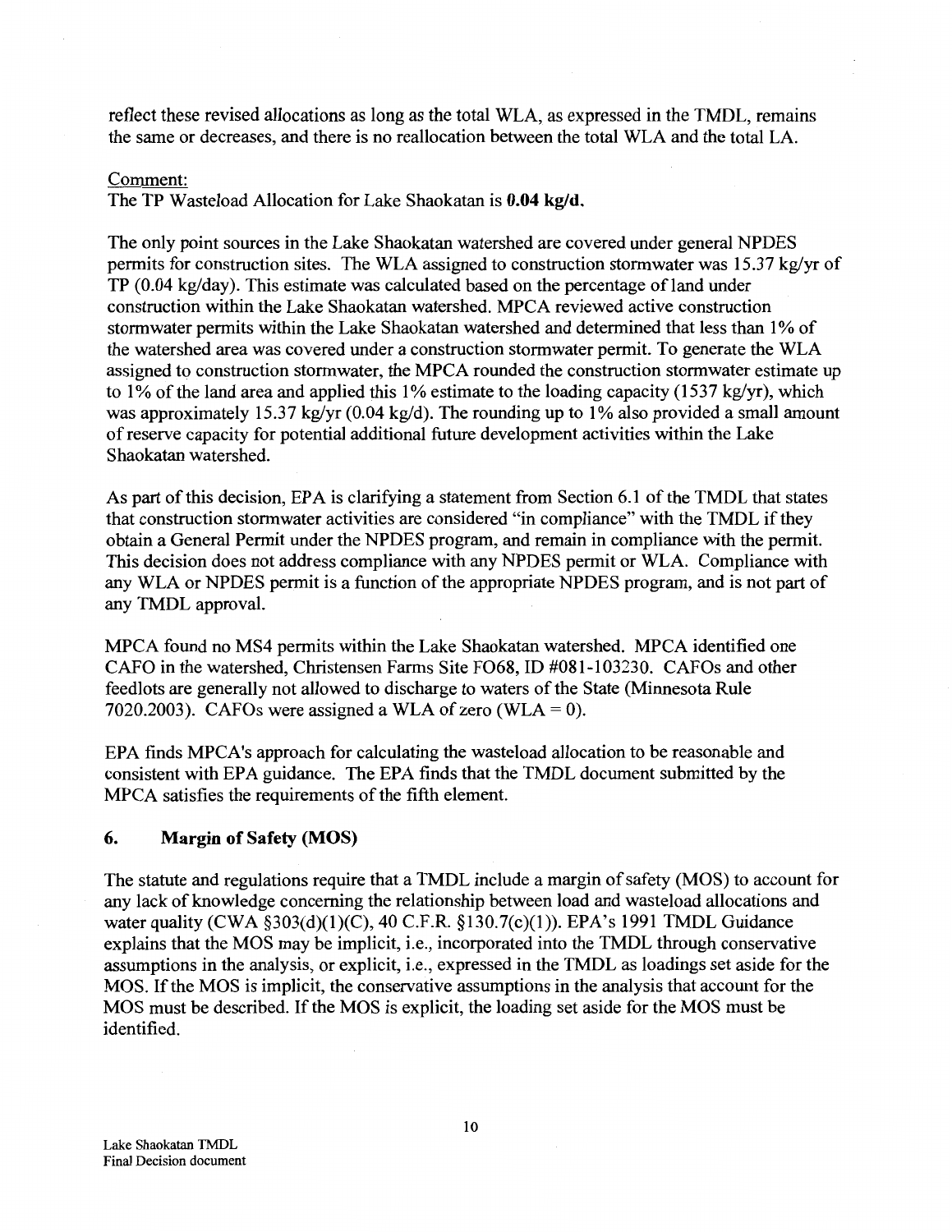## Comment:

Section 6.3 of the final TMDL outlines the Margin of Safety used in the Lake Shaokatan TMDL. An explicit MOS was utilized in the Lake Shaokatan TMDL to account for uncertainty in the model outputs. The MOS was based upon using a target  $(81 \mu g/L)$  lower than the criteria (90  $\mu$ g/L) to calculate the loading capacity necessary to attain the designated uses. MPCA believes this MOS is appropriate based upon the numerous studies of Lake Shaokatan over the last 20 years, which include loading estimates, model predictions, and water quality studies. As a result of these efforts, MPCA believes the MOS properly accounts for uncertainty in the TMDL effort.

The EPA finds that the TMDL document submitted by the MPCA satisfies the requirements of the sixth element.

## 7. Seasonal Variation

The statute and regulations require that a TMDL be established with consideration of seasonal variations. The TMDL must describe the method chosen for including seasonal variations. (CWA §303(d)(1)(C), 40 C.F.R. §130.7(c)(1)).

Comment:

Seasonal variation was considered in this TMDL as described in Section 7.0 of the final TMDL document. The nutrient targets employed in the Lake Shaokatan TMDL were based on the average nutrient values collected during the growing season (June 1 to September 30). The water quality targets were designed to meet the NGP eutrophication WQS during the period of the year where the frequency and severity of algal growth is the greatest.

The Minnesota eutrophication standards state that total phosphorus WQS are defined as the mean concentration of phosphorus values measured during the growing season. In the Lake Shaokatan phosphorus TMDL, the LA and WLA estimates were calculated from modeling efforts which incorporated mean growing season total phosphorus values. Nutrient loading capacities were set in the TMDL development process to meet the WQS during the most critical period. The midlate summer time period is typically when eutrophication standards are exceeded and water quality in Lake Shaokatan is deficient. By calibrating the modeling efforts to protect these waterbodies during the worst water quality conditions of the year, it is assumed that the loading capacities established by the TMDLs will be protective of water quality during the remainder of the calendar year (October through May).

The EPA finds that the TMDL document submitted by the MPCA satisfies the requirements of the seventh element.

# 8. Reasonable Assurance

When a TMDL is developed for waters impaired by point sources only, the issuance of a NPDES permit(s) provides the reasonable assurance that the wasteload allocations contained in the TMDL will be achieved. This is because 40 C.F.R.  $122.44(d)(1)(vii)(B)$  requires that effluent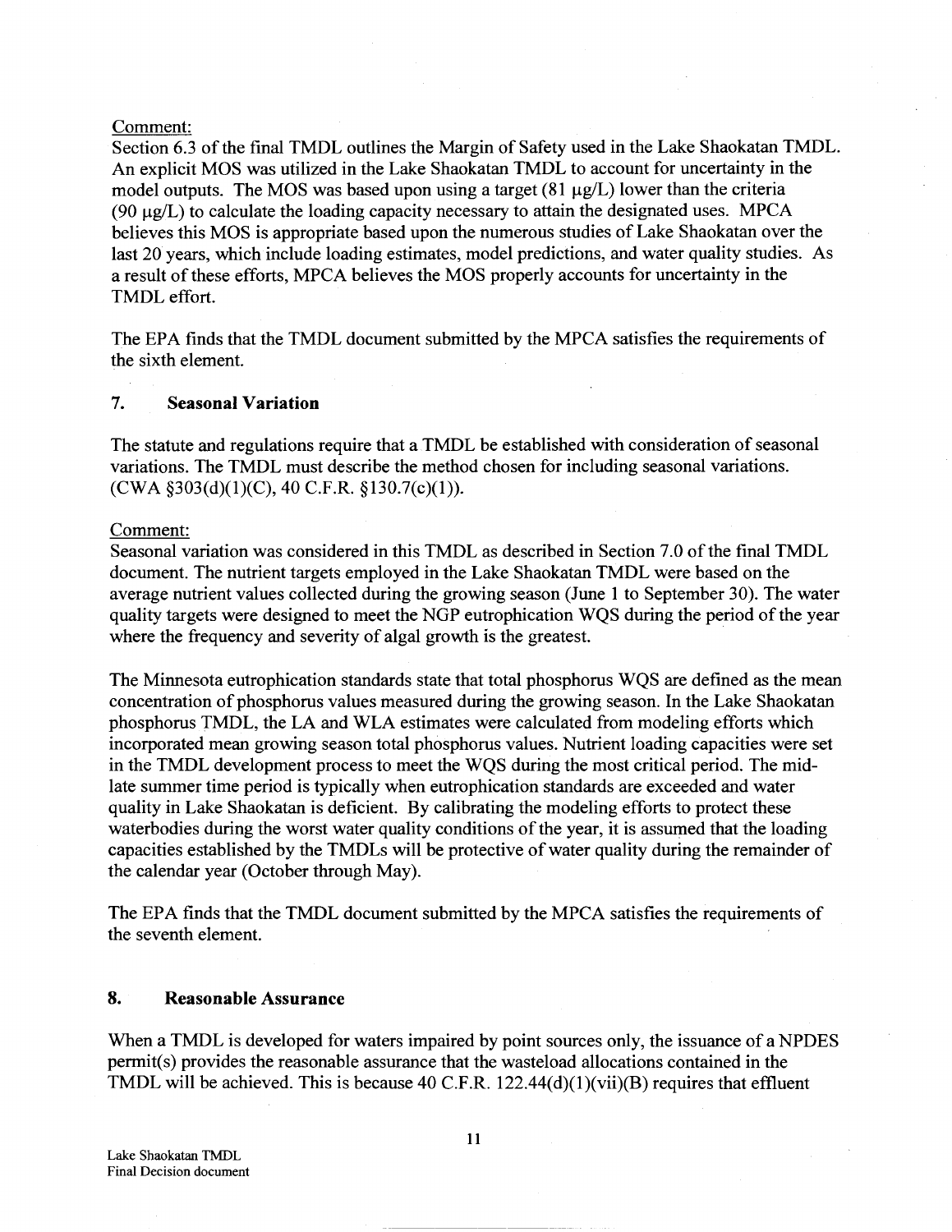limits in permits be consistent with, "the assumptions and requirements of any available wasteload allocation" in an approved TMDL.

When a TMDL is developed for waters impaired by both point and nonpoint sources, and the WLA is based on an assumption that nonpoint source load reductions will occur, EPA's 1991 TMDL Guidance states that the TMDL should provide reasonable assurances that nonpoint source control measures will achieve expected load reductions in order for the TMDL to be approvable. This information is necessary for EPA to determine that the TMDL, including the load and wasteload allocations, has been established at a level necessary to implement water quality standards.

EPA's August 1997 TMDL Guidance also directs Regions to work with States to achieve TMDL load allocations in waters impaired only by nonpoint sources. However, EPA cannot disapprove a TMDL for nonpoint source-only impaired waters, which do not have a demonstration of reasonable assurance that LAs will be achieved, because such a showing is not required by current regulations.

#### Comment:

The Lake Shaokatan phosphorus TMDL outlines reasonable assurance activities in Section 10.0 of the final TMDL document. There are several groups which will have a role in ensuring that phosphorus reductions in the Lake Shaokatan watershed move forward in the coming years .. These groups include the Yellow Medicine River Watershed District (YMRWD), Lincoln County Soil and Water Conservation District, Lincoln County, and MPCA. The YMRWD is expected to be highly involved in the development of implementation efforts in the watershed, and will have a Project Manager and Project Technician hired to assist in these efforts.

The YMRWD has had a long history in developing and implementing projects in the Lake Shaokatan watershed. The Lake Shaokatan Clean Water Partnership Phase I (1990-1993) and Phase II (2003-2005) projects were completed. Numerous nutrient control measures were installed as a result of these projects, and water quality improvements in Lake Shaokatan were documented in subsequent sampling efforts.

The Lincoln County Soil and Water Conservation District (LCSWCD) was given a \$90,000 grant in 2010 by Minnesota to implement conservation practices designed to reduce nutrient and sediment loads in high-priority waterbodies in the Yellow Medicine River Watershed. Because of the recreational potential, Lake Shaokatan was specifically targeted as part of this effort. This grant is on-going through 2012 (LCSWCD Yellow Medicine Major Watershed Project). LCSWCD also has developed an Annual Plan for 2012 that includes implementation activities in the Lake Shaokatan watershed (LCSWCD Annual Plan 2012). This plan includes costs and staffing needs for various activities in the Yellow Medicine River watershed.

Various funding mechanisms will be utilized to execute the recommendations made in the implementation section of this TMDL. An implementation plan based on the recommendations from the Lake Shaokatan TMDL will be finalized within one year of the approval of the Lake Shaokatan TMDL. Funding for these efforts will be a mixture of local, state and federal funding vehicles. Local funding may be through SWCD cost-share funds, Natural Resources Conservation Service (NRCS) cost-share funds, and LCSWCD cost-share funds.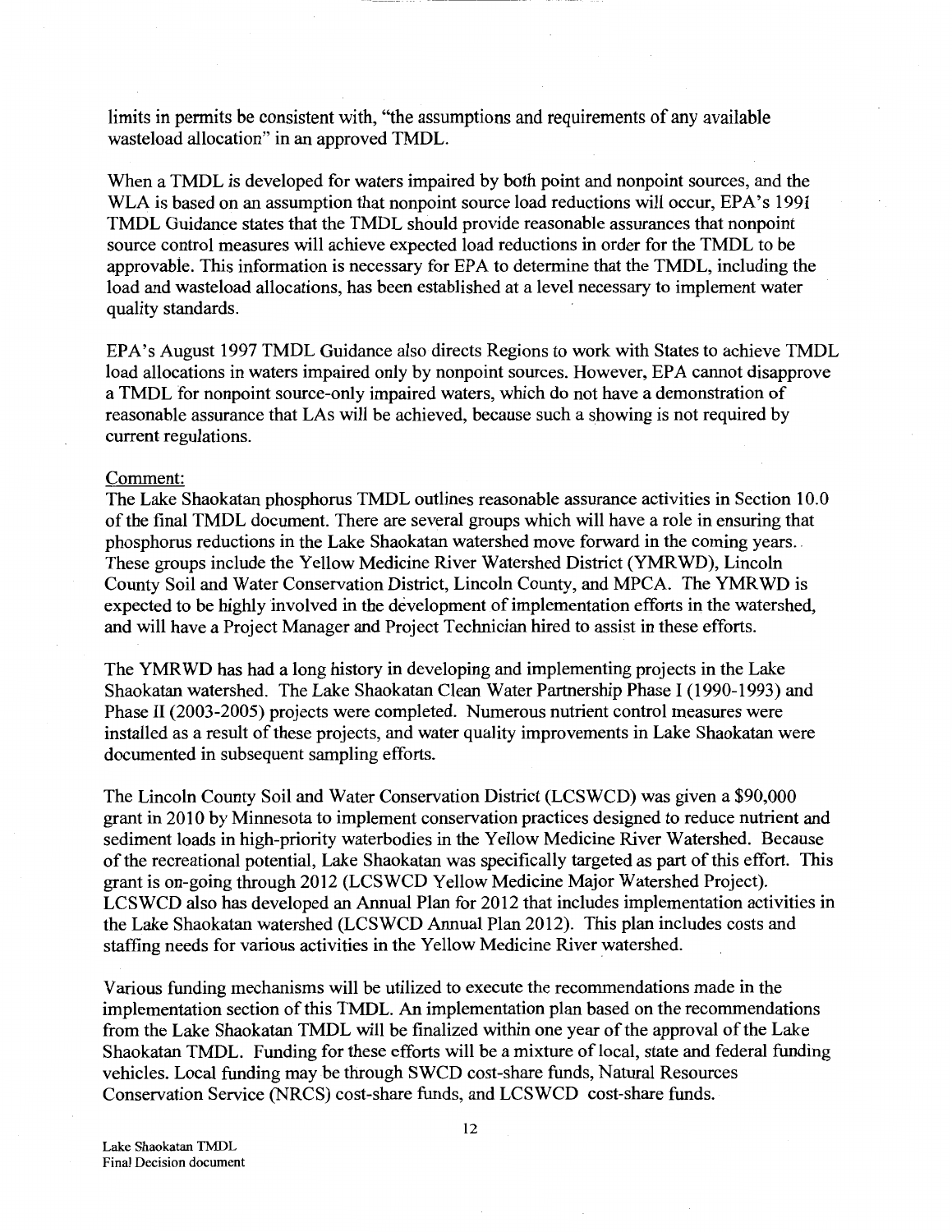Federal funding, via the Section 319 grants program, may provide money to implement voluntary nonpoint source programs within the Lake Shaokatan watershed. State efforts may be via Clean Water Legacy Act (CWLA) grant money and the Minnesota Clean Water Partnership program.

Clean Water Legacy Act: The CWLA is a statute passed in Minnesota in 2006 for the purposes of protecting, restoring, and preserving Minnesota water. The CWLA provides the process to be used in Minnesota to develop TMDL implementation plans, which detail the restoration activities needed to achieve the allocations in the TMDL. The TMDL implementation plans are required by the State to obtain funding from the Clean Water Fund. The Act discusses how MPCA and the involved public agencies and private entities will coordinate efforts regarding land use, land management, water management, etc. Cooperation is also expected between agencies and other entities regarding planning efforts, and various local authorities and responsibilities. This would also include informal and formal agreements to jointly use technical, educational, and financial resources. MPCA expects the implementation plans to be developed within a year of TMDL approval.

The CWLA also provides details on public and stakeholder participation, and how the funding will be used. The implementation plans are required to contain ranges of cost estimates for point and nonpoint source load reductions, as well as monitoring efforts to determine effectiveness. MPCA has developed guidance on what is required in the implementation plans (Implementation Plan Review Combined Checklist and Comment, MPCA), which includes cost estimates, general timelines for implementation, and interim milestones and measures. The Minnesota Board of Soil and Water Resources administers the Clean Water Fund as well, and has developed a detailed grants policy explaining what is required to be eligible to receive Clean Water Fund money (FY '11 Clean Water Fund Competitive Grants Policy; Minnesota Board of Soil and Water Resources, 2011).

Reasonable assurance that the WLA set forth will be implemented is provided by regulatory actions. According to 40 CFR  $122.44(d)(1)(vi)(B)$ , NPDES permit effluent limits must be consistent with assumptions and requirements of all WLAs in an approved TMDL. MPCA's stormwater program is the implementing program for ensuring construction stormwater general permits are consistent with the TMDL. The NPDES program requires construction and industrial sites to create a Stormwater Pollution Prevention Plan (SWPPP) that summarizes how stormwater will be minimized from the site.

Under the MPCA's Stormwater General Permit, managers of sites under construction must review the adequacy of local SWPPPs to ensure that each plan meets WLA set in the Lake Shaokatan TMDL. In the event that the SWPPP does not meet the WLA, the SWPPP will need to be modified within 18-months of the approval of the TMDL by the U.S. EPA. This applies to sites under the MPCA' s general construction storm water permit *(General Permit for Construction (MN RJOOOOJ)).* Additionally, the YMRWD, under Minnesota Statue 103D, maintains a set of rules meant to govern land development and redevelopment for urban use. These rules require developers and municipalities to provide water quality treatment for any new impervious surfaces, and in some cases, for alterations to existing impervious surfaces.

The EPA finds that this element has been adequately addressed.

Lake Shaokatan TMDL Final Decision document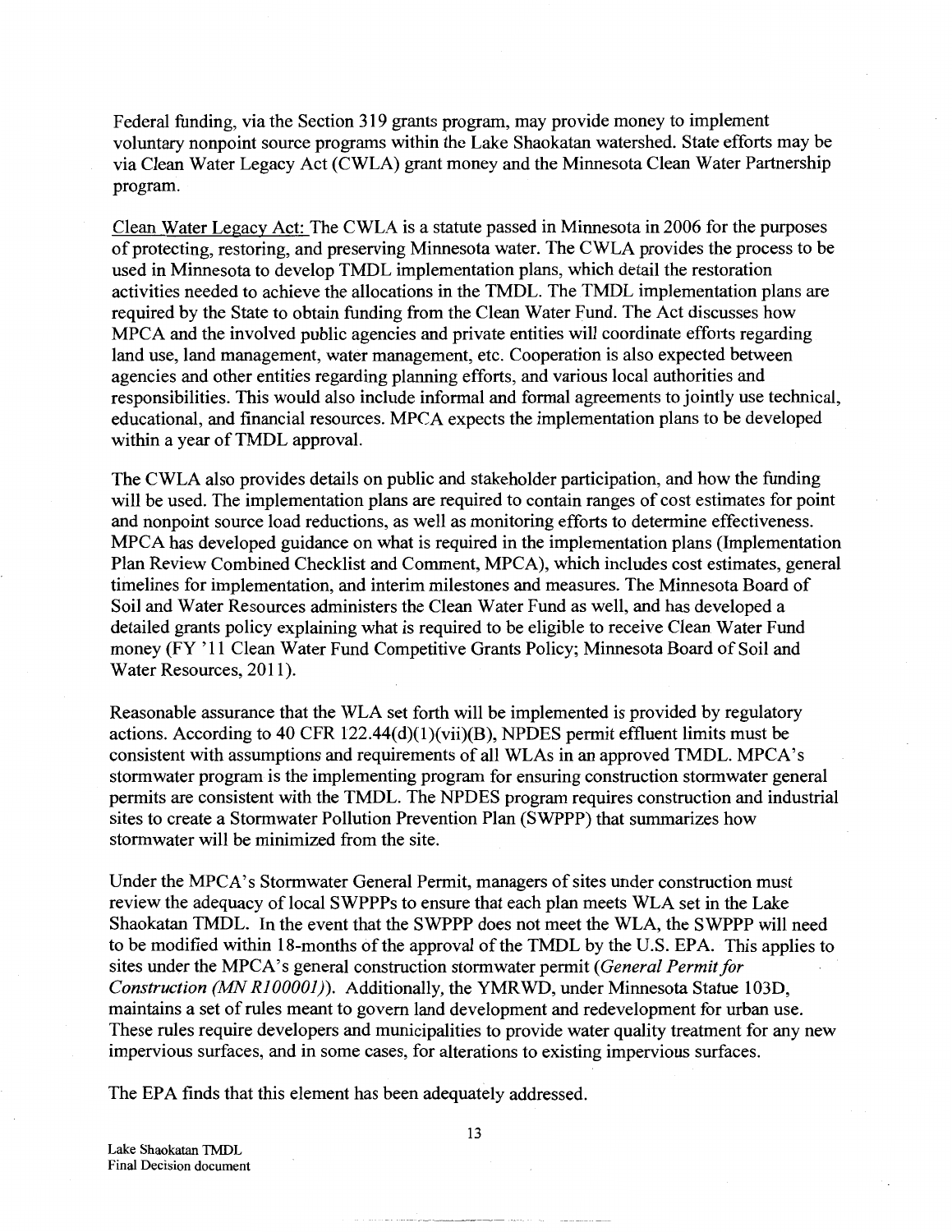## **9. Monitoring Plan to Track TMDL Effectiveness**

EPA's 1991 document, *Guidance for Water Quality-Based Decisions: The TMDL Process* (EPA 440/4-91-001), recommends a monitoring plan to track the effectiveness of a TMDL, particularly when a TMDL involves both point and nonpoint sources, and the WLA is based on an assumption that nonpoint source load reductions will occur. Such a TMDL should provide assurances that nonpoint source controls will achieve expected load reductions and, such TMDL should include a monitoring plan that describes the additional data to be collected to determine if the load reductions provided for in the TMDL are occurring and leading to attainment of water quality standards.

#### **Comment:**

The final TMDL document outlines the water monitoring efforts in the Lake Shaokatan watershed. Water quality monitoring is a critical component of the adaptive management strategy employed as part of the Lake Shaokatan implementation plan. Water quality information will aid watershed managers in understanding how BMP phosphorus removal efforts are impacting water quality within the direct Lake Shaokatan watershed. Water quality monitoring combined with an annual review of BMP efficiency will provide information on the success or failure of BMP systems designed to reduce nutrient loading into Lake Shaokatan. Watershed managers will have the opportunity to reflect on the progress or lack of progress, and will have the opportunity to change course if progress is unsatisfactory.

The EPA finds that this element has been adequately addressed.

## **10. Implementation**

EPA policy encourages Regions to work in partnership with States/Tribes to achieve nonpoint source load allocations established for 303(d)-listed waters impaired by nonpoint sources. Regions may assist States/Tribes in developing implementation plans that include reasonable assurances that nonpoint source LAs established in TMDLs for waters impaired solely or primarily by nonpoint sources will in fact be achieved. In addition, EPA policy recognizes that other relevant watershed management processes may be used in the TMDL process. EPA is not required to and does not approve TMDL implementation plans.

#### **Comment:**

Implementation ideas are outlined in Section 9.0 of the final TMDL document. The MPCA presented a variety of possible implementation activities which could be undertaken within the Lake Shaokatan watershed. The Lake Shaokatan TMDL estimated that nonpoint source inputs from the Lake Shaokatan watershed will require a 65% phosphorus reduction in order for Lake Shaokatan to meet WQS.

MPCA has already begun several implementation activities in the Lake Shaokatan watershed, as discussed in Section 8 of this Document. MPCA will be developing a detailed implementation plan within the next year. This plan will contain specific activities and related costs to reduce TP loads into Lake Shaokatan. Some of these activities include grass waterways, sediment control structures, improved tillage practices, manure management, wetland restoration, and erosion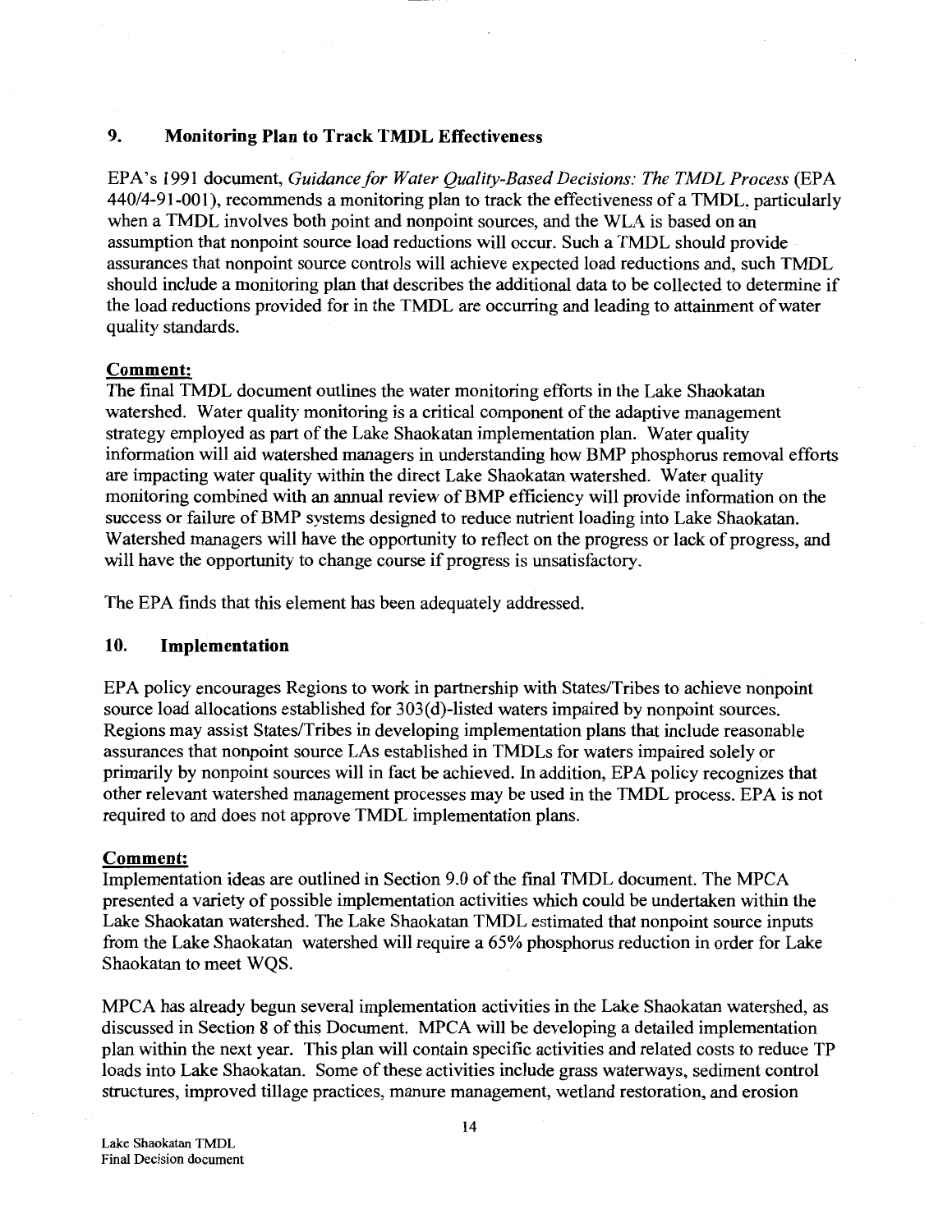controls. The model subdivided the watershed into 24 subbasins, to better understand where priority reductions are needed.

The EPA finds that this element has been adequately addressed. The EPA reviews but does not approve implementation plans.

#### **11. Public Participation**

EPA policy is that there should be full and meaningful public participation in the TMDL development process. The TMDL regulations require that each State/Tribe must subject calculations to establish TMDLs to public review consistent with its own continuing planning process (40 C.F.R. §130.7(c)(1)(ii)). In guidance, EPA has explained that final TMDLs submitted to EPA for review and approval should describe the State's/Tribe's public participation process, including a summary of significant comments and the State's/Tribe's responses to those comments. When EPA establishes a TMDL, EPA regulations require EPA to publish a notice seeking public comment (40 C.F.R. §130.7(d)(2)).

Provision of inadequate public participation may be a basis for disapproving a TMDL. If EPA determines that a State/Tribe has not provided adequate public participation, EPA may defer its approval action until adequate public participation has been provided for, either by the State/Tribe or by EPA.

#### **Comment:**

The public participation section of the TMDL submittal is found in Section 11.0 of the final TMDL document. Through the development of the Lake Shaokatan TMDL the public was given various opportunities to participate in the TMDL process. The MPCA encouraged public participation through public meetings and small group discussions. The MPCA worked with members of the YMRWD and LCSWCD to solicit their input for potential implementation strategies. The MPCA met with the public several times from 2005 to 2010 in order to share information about the TMDL development efforts, to share Lake Shaokatan monitoring data, and to present the public notice draft of the Lake Shaokatan TMDL.

The first public notice period for this TMDL was provided from July 6, 2009 to August 5, 2009. Numerous comments were received, including requests for changes to the TMDL. Based upon these requests, MPCA revised the TMDL and a second public comment was provided from February 8, 2010 to March 10,2010. Notice was sent to 150 interested citizens and posted in the Minnesota State Register, and a press release was circulated. The draft TMDL was posted online by the MPCA at (http://www.pca.state.mn.us/water/tmdl).

The MPCA received a total of 9 comment letters on the draft TMDL, including one request for a contested case hearing under Minnesota Rule Chapter 7001. The MPCA submitted all of the public comments and responses in the final TMDL submittal packet received by the EPA on August 27, 2012. The comments focused mainly on the phosphorus contributions from agricultural land in the Lake Shaokatan watershed, the role of proposed implementation activities, and on the role of internal loading of TP on water quality in the lake.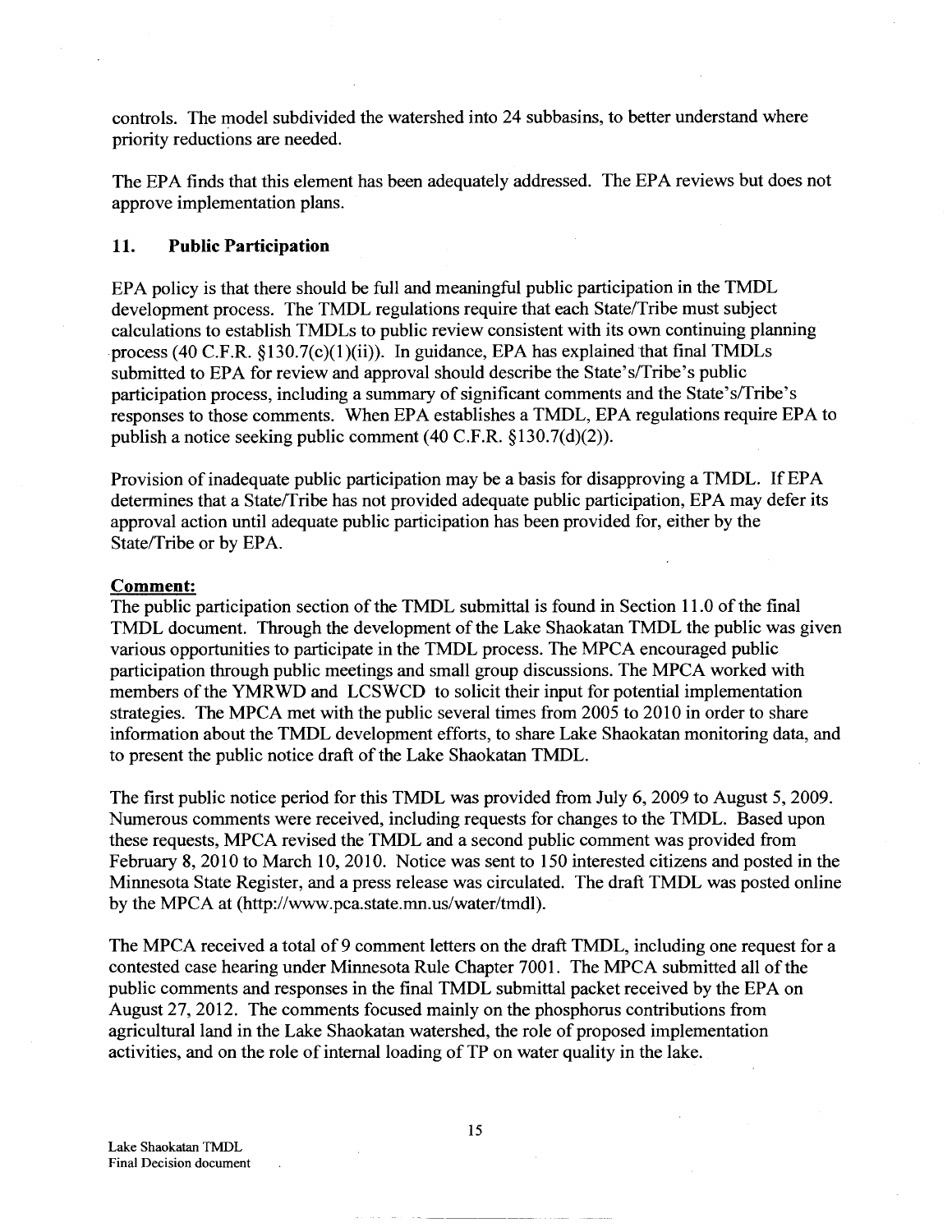MPCA explained in further detail how the phosphorus run-off coefficients were calculated and used in the BATHTUB model. Due to the lack of data, MPCA noted that several assumptions had to be made regarding land use, particularly regarding land use in the future. MPCA revised the TMDL to add updated information on land use, based on information provided in the comment letters and in discussions with local landowners. MPCA agreed to consider land in the Conservation Reserve Program (CRP) as grassland (which has a lower run-off coefficient), rather than cropland. MPCA noted, however, that land enrolled in the CRP program is not permanently converted to grassland, and may become cropland in the future.

Several commentors expressed concerns over how implementation activities would affect their lands. MPCA explained that a detailed implementation plan will be developed that will be much more precise on identifying specific locations and practices that need to be implemented, as well as funding options, particularly under the Minnesota Clean Water Legacy Act.

The other major issue raised concerned the TP internal loading problem in the lake. MPCA noted in the TMDL that internal loading contributes as much as 40-50% of the TP load to the lake. Several commentors expressed concerns that even after watershed controls were implemented completely, the internal loadings of TP would still result in the lake exceeding WQSs. MPCA explained that internal loading varies based upon precipitation patterns, watershed land use, and internal lake dynamics. MPCA believes that as watershed practices continue to be implemented, TP loading will be reduced, and internal loading will subsequently be reduced. MPCA noted that the ultimate source of the internal loading is watershed run-off, and therefore must be controlled before reductions in internal loading will occur.

The contested case request was resolved by MPCA and the requestor in a Settlement Agreement dated July 27, 2012.

The EPA finds that the TMDL document submitted by the MPCA satisfies the requirements of the eleventh element.

## **12. Submittal Letter**

A submittal letter should be included with the TMDL submittal, and should specify whether the TMDL is being submitted for a *technical review* or *final review and approval.* Each final TMDL submitted to EPA should be accompanied by a submittal letter that explicitly states that the submittal is a final TMDL submitted under Section 303(d) of the Clean Water Act for EPA review and approval. This clearly establishes the State's/Tribe's intent to submit, and EPA's duty to review, the TMDL under the statute. The submittal letter, whether for technical review or final review and approval, should contain such identifying information as the name and location of the waterbody, and the pollutant(s) of concern.

#### **Comment:**

The EPA received the final Lake Shaokatan phosphorus TMDL document, submittal letter and accompanying documentation from the MPCA on August 27,2012. The transmittal letter explicitly stated that the final Lake Shaokatan TMDL for excess nutrients was being submitted to EPA pursuant to Section 303(d) of the Clean Water Act for EPA review and approval. The letter clearly stated that this was a final TMDL submittal under Section 303(d) of CWA. The letter also